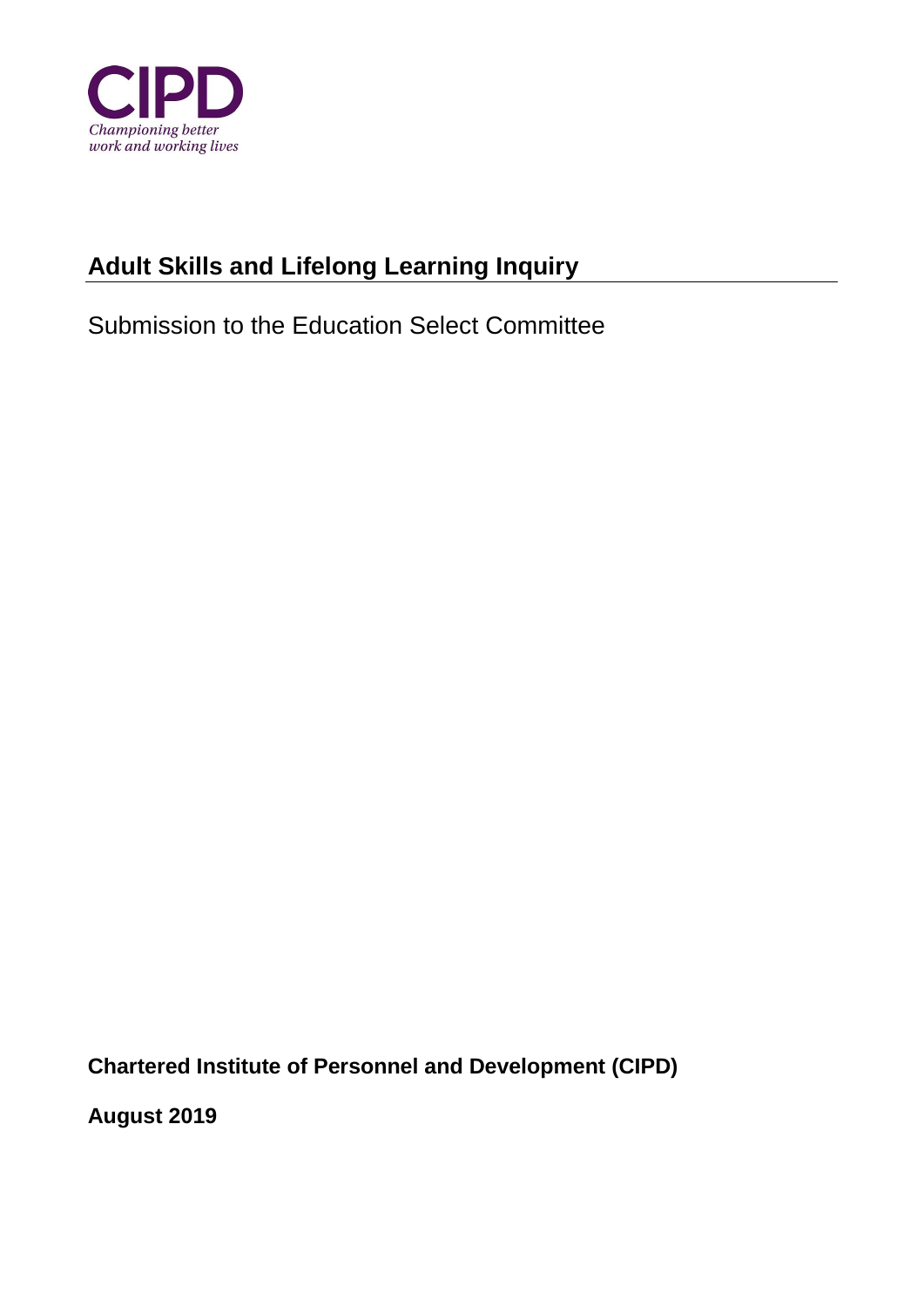

## **Background**

The CIPD is the professional body for HR and people development. The not for profit organisation champions better work and working lives and has been setting the benchmark for excellence in people and organisation development for more than 100 years. It has over 150,000 members across the world, provides thought leadership through independent research on the world of work, and offers professional training and accreditation for those working in HR and learning and development.

Our membership base is wide, with 60% of our members working in private sector services and manufacturing, 33% in the public sector, and 7% in the not-for-profit sector. In addition, 76% of the FTSE 100 companies have CIPD members at director level.

Public policy at the CIPD draws on our extensive research and thought leadership, practical advice and guidance, along with the experience and expertise of our diverse membership to inform and shape debate, government policy and legislation for the benefit of employers and employees, to improve best practice in the workplace, to promote high standards of work and to represent the interests of our members at the highest level.

## **Introduction**

Adult Skills and Lifelong Learning (ASLL) is a broad domain and includes all forms of learning and skills development – both formal, non-formal and informal – whether acquired at work, at further and higher education institutes, or in the community. However, for the purposes of this submission we have chosen to focus on work-related ASALL; while all forms of learning and skills development are beneficial for individuals and for society, work-related learning and skills development has more direct implications for economic growth and productivity.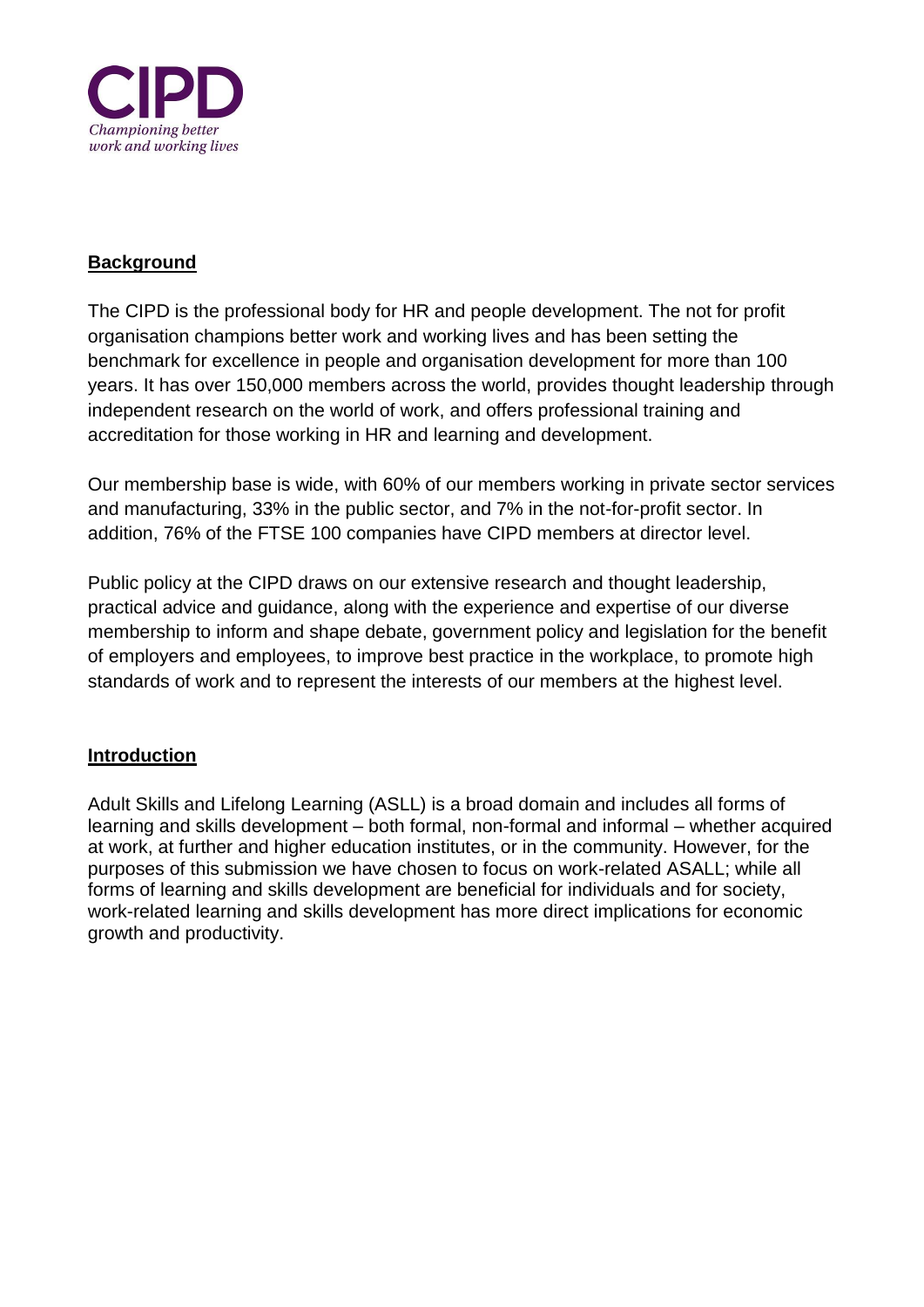

-

*What are the benefits of adult skills and lifelong learning (ASALL) for productivity and upskilling the workforce?*

A large number of longitudinal panel surveys have documented short-term and long-term wage growth from training spells and suggest that a significant proportion of wage growth is generated through mobility where employees cash in on training investments made by a previous employer when moving to a new employer<sup>1</sup>. While individuals benefit from increased wages and job satisfaction, firms investing in training tend to benefit from increased employee retention and productivity<sup>2</sup>, although it should be noted that a direct causal link between firm training and productivity is not well established<sup>3</sup>.

#### *Who currently participates in and benefits from lifelong learning?*

Participation in work-related learning has been in long term decline in the UK, as set out in our latest report<sup>4</sup>. The Labour Force Survey shows that participation in off-the-job training in the last 4 weeks has fallen from 73% in 1998 to 53% in 2018. Our Employers Skills Survey (ESS) also reports a fall in the time employees spend in workplace training, from 7.8 days per year in 2011 to 6.4 days in 2017. Figures on employer investment in training from the ESS provide further evidence of a decline, with a fall of 16.7% in employer investment per trainee recorded between 2011 and 2017.

Data from the Continuous Vocational Training Survey (CVTS) shows that we rank poorly on levels of employer investment per employee compared with most over European countries (293 euros per trainee in 2015 compared to EU average of 585 euros). Moreover, the survey shows a marked decline of 23% between 2005-15 in training investment compared to growth across the EU of 22%.

Overall participation in lifelong learning is not only low – by international standards – and falling, there is also considerable variation in participation by age, educational background, occupation/sector, and by socio-economic status.

<sup>1</sup> Hansson, B (2008) OECD JOB-RELATED TRAINING AND BENEFITS FOR INDIVIDUALS: A REVIEW OF EVIDENCE AND EXPLANATIONS, OECD Education Working Paper No. 19, OECD, Paris

<sup>2</sup> Fleur Koster, Andries De Grip and Didier Fouarge (2009) Does Perceived Support in Employee Development Affect Personnel Turnover? Maastricht University

<sup>&</sup>lt;sup>3</sup> Bhutoria, A (2016) Economic Returns to Education in the United Kingdom, Foresight, Government Office for Science <sup>4</sup> <sup>4</sup> CIPD (2019) Addressing employer underinvestment in training: the case for a broader training levy

<https://www.cipd.co.uk/knowledge/fundamentals/people/routes-work/employer-training-underinvestment>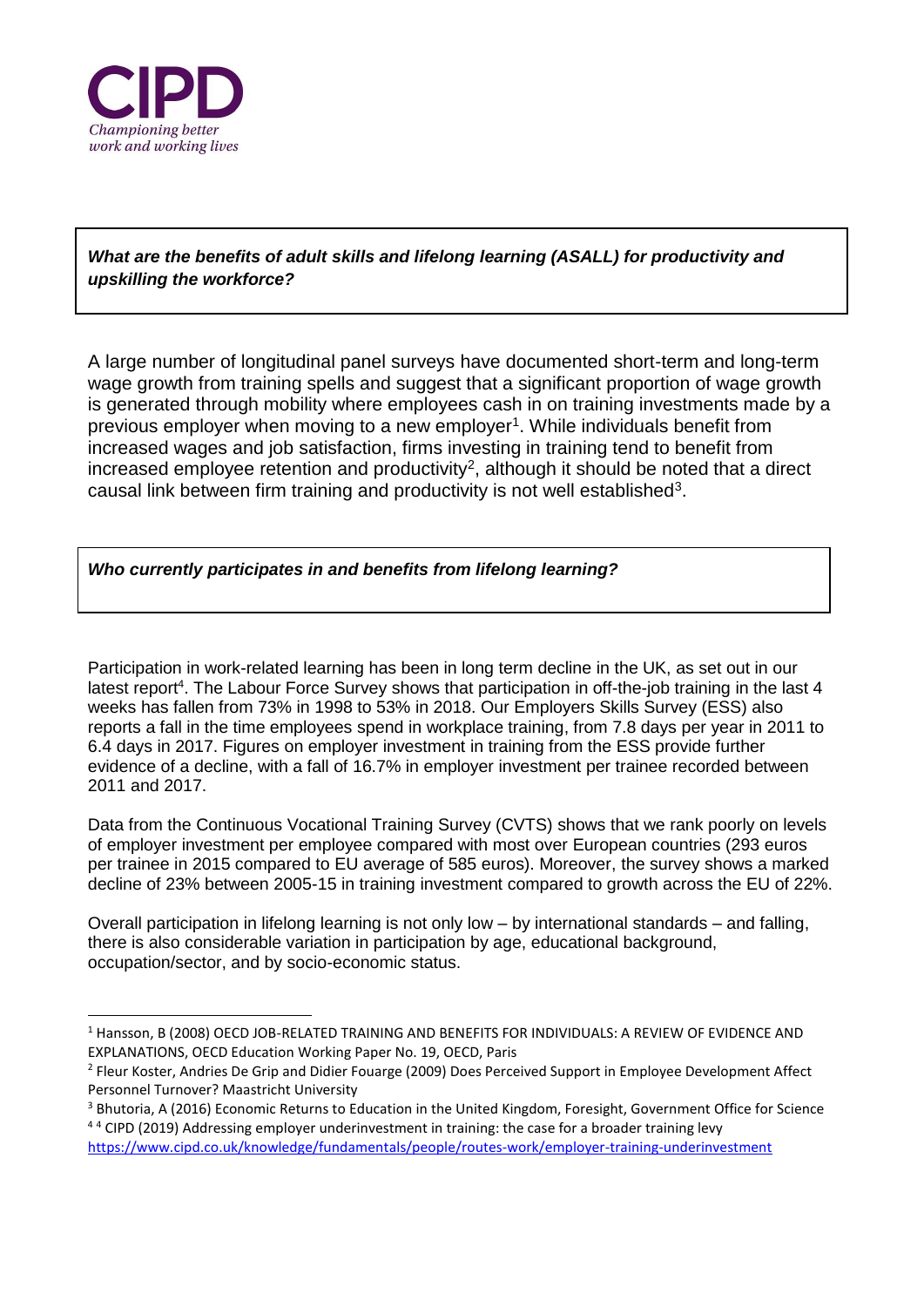

Work-related learning participation declines steadily across the life course. Figures from the Labour Force Survey (2019), looking at the proportion of those in employment who have participated in job-related training or education in the last 3 months, show participation drops steadily from 35% of 16-19 years old to just 19% and 14% of those aged 60-64 years old and 65-69 years old respectively. As well as declining participation by age, training opportunities are not evenly distributed across the workforce, with lower skilled individuals in particular less likely to receive training compared to their highly educated counterparts.

It should be recognised that most policy leavers designed to boost participation in work-related learning and development and employer investment in training lie outside the remit of traditional skills policy. Instead they sit within the broader context of economic development, business support, innovation policy and industrial strategy, which we outline in the following section. This is because employer's decisions around training volumes and investment, cannot be seen, or tackled in isolation, and instead are shaped by: decisions made about competitive and product market strategies; the way in which work is organised and how jobs are designed to deliver these; as well as by the broader institutional, economic and labour market context in which an organisation operates.

### *What role can local authorities/combined authority areas play in ASALL provision?*

Local authorities/combined authorities have an important strategic role to play in ASALL provision, including: enabling collaboration between employers and education institutions; identifying and addressing gaps; co-ordinating supply and demand; and identifying and overcoming barriers to participation.

The OECD has long advocated for a skills ecosystem approach to addressing supply and demand issues within local economies, which emphasises the dynamic and complex relationship between supply and demand. A well-functioning skills ecosystem can be described as a dynamic network of employers, educators, institutions and governments, who, through their various interactions and resources shape the development, supply, demand and deployment of skills in any given industry or region. On the other hand, a poorly functioning ecosystem is characterised by fragmentation, and ad hoc relationships and ways of working.

For skills ecosystems to work effectively, international evidence suggests that you need:

- Sustained and sufficient funding
- Local capacity, including atypical and expertise
- Strong local partnerships
- Opportunities for co-operation and networking, and
- Knowledgeable and entrepreneurial labor market intermediaries

Recent policy moves, such as the establishment of skills advisory panels and the development of local industrial strategies, provide possible mechanisms to support a local skills ecosystem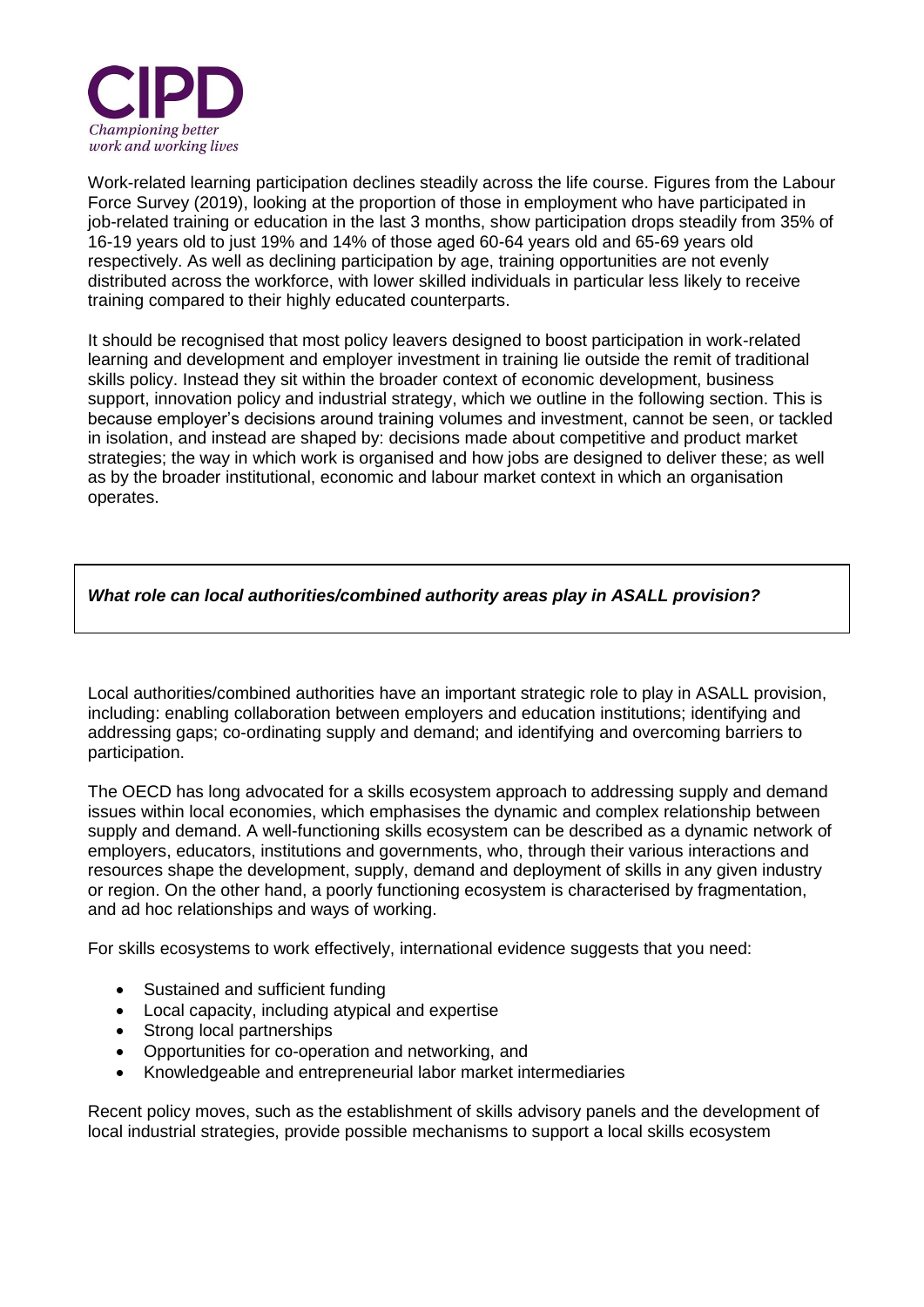

-

approach. However, our recent research<sup>5</sup>, which assessed the extent to which local enterprise partnerships (LEPs) were addressing both skills supply and demand issues, highlighted key challenges in terms of fragmentation and policy silos, as well as issues related to their knowledge, capabilities and resources. The challenges we identified in respect to LEPs are likely to be reflective of the challenges facing local and combined authorities.

To help address funding constraints, we have called on the Government to broaden the apprenticeship levy into a training levy and bring more employers into the levy to increase the level of funding available<sup>6</sup>. We further recommend that this funding pot should be top-sliced from large employer contributions to create a regional skills fund to address local skills and demand-side challenges. This would help us boost workforce productivity and increase the overall demand for, and use of, skills in England's regions.

#### *What lessons can the UK learn from abroad?*

International and national practice also provides some pointers in terms of the types of programmes that have the potential to support a skills ecosystem approach to addressing skills supply and demand challenges. These include:

- Direct intervention at firm level to support employers reshaping workplace practices or moving to higher value-added production. For example, since the early 1990s, Finland has funded almost 2,000 projects to improve workplace innovation and focus on supporting firms to improve their people management skills and redesign work to support skills development and use. The findings also highlighted the critical role of external experts in supporting firms to upgrade workplace organisation
- While direct intervention with individual businesses is important, international evidence also points to the benefits of local approaches that target multiple employers through sector and employer networks. In Italy, for example, collaboration between local employers in the footwear sector helped to raise the demand for and supply of skills. Pooled investment in training and collective upgrading of product market strategies allowed firms to compete in high-quality international markets, while close involvement of the unions ensured that the benefits gained from improved productivity were shared between workers and employers. The findings from our own People Skills pilots<sup>7</sup>, which sought to upgrade small businesses people management practices also emphasises the importance of local networks, with the greatest success achieved in areas with either a strong chamber of commerce or local authority.

[capability-small-firms](https://www.cipd.co.uk/knowledge/strategy/hr/hr-capability-small-firms)

<sup>&</sup>lt;sup>5</sup> CIPD (2019) Productivity and place: the role of LEPs in raising the demand for, and use of, skills at work [https://www.cipd.co.uk/Images/productivity-and-place-the-role-of-leps-v2\\_tcm18-54430.pdf](https://www.cipd.co.uk/Images/productivity-and-place-the-role-of-leps-v2_tcm18-54430.pdf)

 $6$  CIPD (2019) Addressing employer underinvestment in training: the case for a broader training levy <https://www.cipd.co.uk/knowledge/fundamentals/people/routes-work/employer-training-underinvestment> <sup>7</sup> CIPD (2017) An evaluation of HR business support pilots [https://www.cipd.co.uk/knowledge/strategy/hr/hr-](https://www.cipd.co.uk/knowledge/strategy/hr/hr-capability-small-firms)